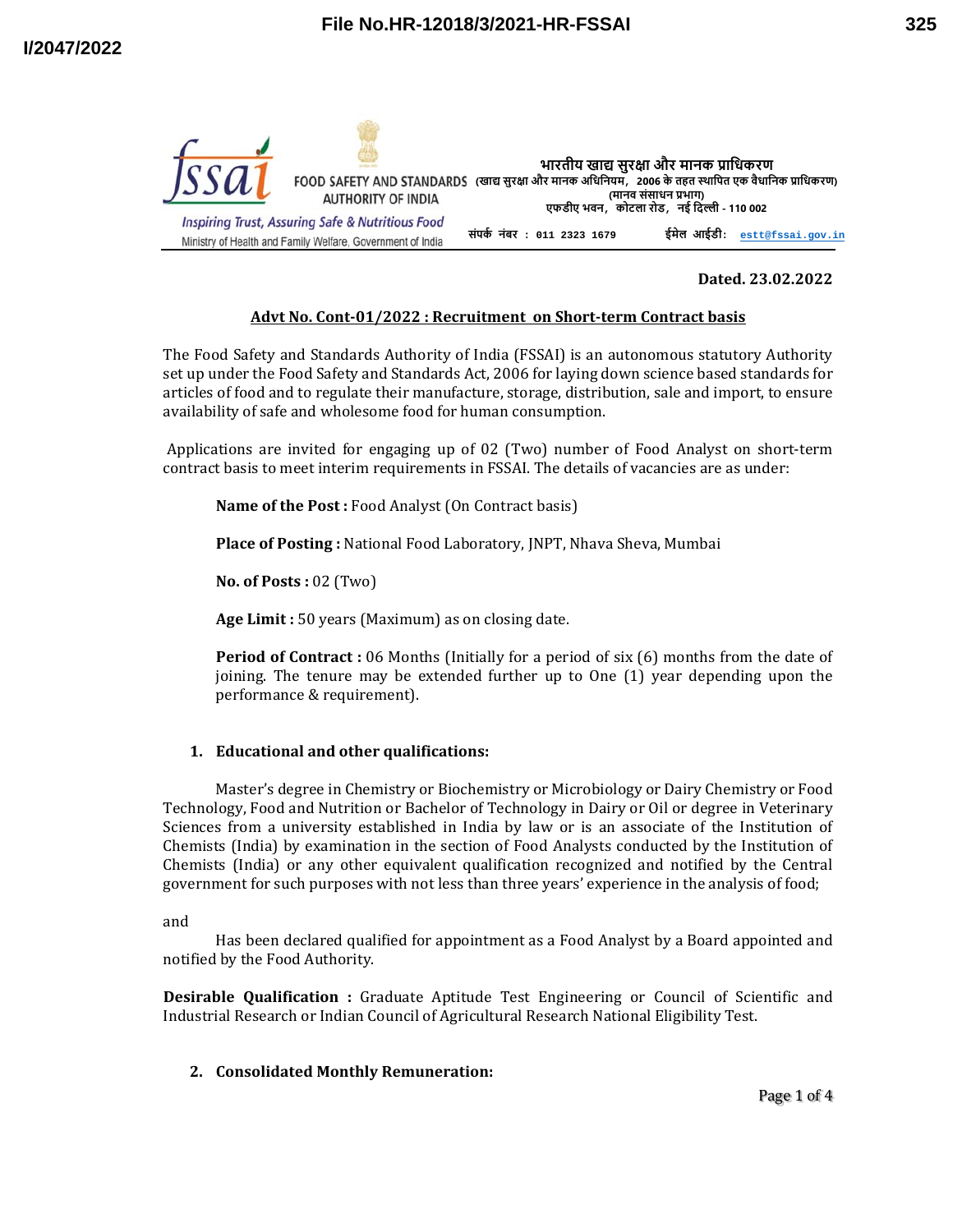

- a) The contractual employee under the terms of agreement shall be paid a consolidated sum of Rs.60,000/- ( Rupees Sixty Thousand Only) per month (Consolidated).
- b) The payment shall be subject to deduction of TDS as applicable. The contractual employee shall not be exempted from taxation as per income tax laws of Government of India. The contractual employee would be issued a TDS certificate in this regard.
- c) The contractual employee will be entitled to annual increment as per the rate decided by the FSSAI, if period of contract is extended further after one year on assessment of the performance of the contractual employee.
- d) The contractual employee shall not be entitled to any other benefit, payment, subsidy, compensation, bonus or pension from FSSAI, except as expressly provided in this Agreement.
- e) During the provision of Services, the contractual employee may incur expenses relating to his/her duties and responsibilities, which shall be reimbursed by the FSSAI to the contractual employee, subject to production of relevant supporting documents.
- f) **Note :** Candidates with higher experience may be considered for higher remuneration.
- **3. LEAVE:**
- a) Leave is not a matter of right. The contractual employee shall be allowed 24 days of leave (inclusive of all kinds of leave) in a calendar year on monthly proportion basis. The leave account of every contractual staff shall be credited, in advance, in two installments of 12 days each on the first day of January and July of every Calendar year. The leave will be adjusted against the working days and not for holidays and closed holidays. It means if any holidays and/or closed holidays (Saturday &Sunday) fall during the leave, it would not be counted as leave. Contractual employee shall take prior approval for his/her absence from the Reporting Officer at FSSAI. Post facto approval will be granted in case of leave on medical grounds only. Leave should only be used as accrued and would need to be fully utilized during the contract period. Un-availed leave in a year can neither be carried forward to next year nor be encashed.
- b) Female contract employees shall be entitled to maternity benefits on full salary for a maximum period of 26 (twenty-six) weeks of which not more than 8 (eight) weeks shall precede the date of her expected delivery. The other issues pertaining to maternity benefits shall be governed under the relevant provisions of Maternity Benefit (Amendment) Act, 2017. Extension of leave on account of any reason shall not be considered on completion of maternity leave.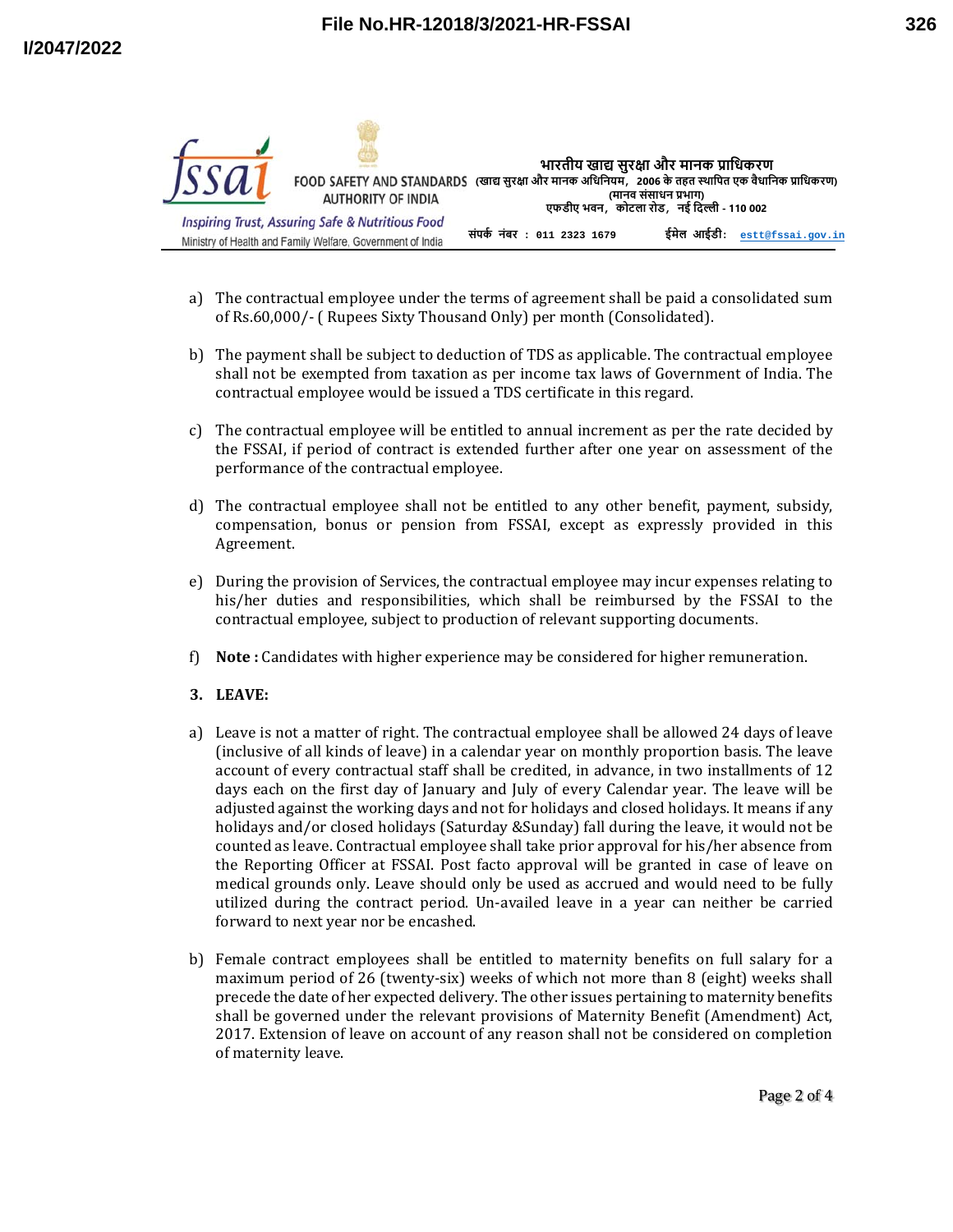

c) Any leave other than as prescribed above with proper permission, for whatsoever reason shall be treated as absence without salary. Contractual employee shall not have entitled for any compensation leave in lieu of the duties undertaken on holidays and/or closed holidays as it is the part of their duties.

# **4. TERMINATION:**

- a) FSSAI at its sole discretion for any reason whatsoever can terminate the contract with immediate effect in the event the contractual employee fails to fulfill its obligations.
- b) If the contractual employee is found to have committed misconduct, negligence, fraud or indulged in any activity considered undesirable, his/her services will be immediately terminated without any further notice and without any financial benefits.
- c) The contractual employee can voluntarily seek to terminate his/her services by giving one month written notice to FSSAI through the Reporting Officer or foregoing his/her monthly consolidated salary in lieu of the notice period.

# **5. How to Apply :**

- a) Last date for receipt of ONLINE applications: 10/03/2022
- b) Application Fees : There will be no application fees.
- c) All application shall be received through online mode only.

### **6. General Information :**

- a) The selected candidate shall be required to join immediately. The Authority reserves the right to restrict the number of candidates for the recruitment process to a reasonable limit on the basis of qualification and experience higher than the minimum prescribed in the advertisement. Mere fulfilling the essential and desirable qualifications will not entitle an applicant to be called for consideration for recruitment. The Selection process may involve Written Test and Interview. Canvassing in any form shall disqualify the candidate.
- b) Prescribed age should not exceed as on the last date of application for the above post.
- c) Incomplete applications without the supporting documents in support of their Educational qualification with marks, Date of Birth, Caste Certificate, Experience certificate along with pay drawn, etc. shall not be considered.
- d) The contractual employee will have to discharge the job responsibilities assigned by the authority competent in FSSAI and/or the controlling/reporting officer of the contractual